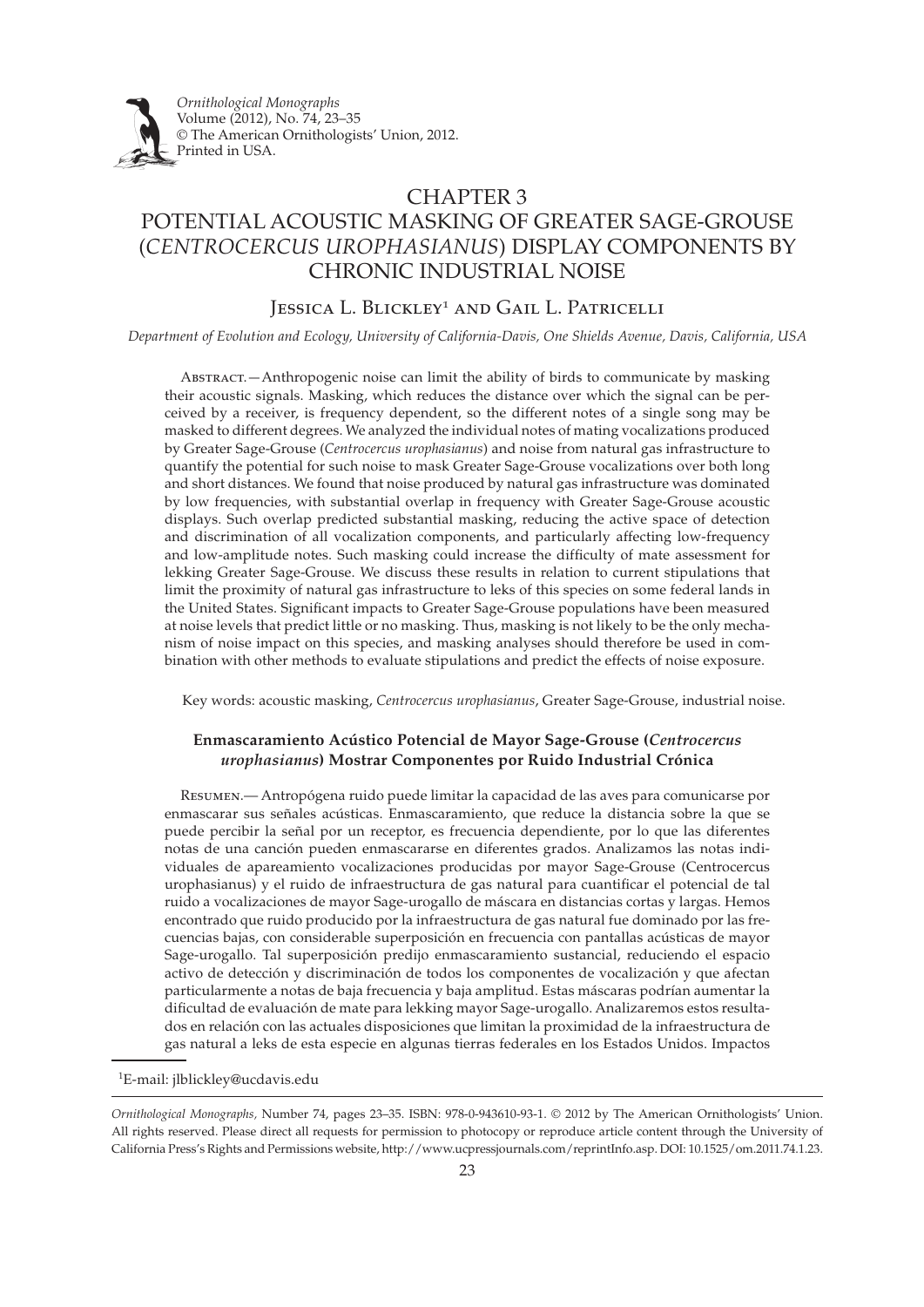significativos a las poblaciones de mayor Sage-urogallo han sido medidos en los niveles de ruido que predicen el enmascaramiento de poca o ninguna. Así, enmascaramiento no es probable que sea el único mecanismo de impacto de ruido en esta especie, y enmascaramiento análisis debe por lo tanto, utilizarse en combinación con otros métodos para evaluar las estipulaciones y predecir los efectos de la exposición al ruido. Así, enmascaramiento no es probable que sea el único mecanismo de impacto de ruido en esta especie, y enmascaramiento análisis debe por lo tanto, utilizarse en combinación con otros métodos para evaluar las estipulaciones y predecir los efectos de la exposición al ruido.

BIRDS USE ACOUSTIC signals to communicate with conspecifics for a host of biologically important functions, including mate attraction, territory defense, parent–offspring communication, and predator avoidance. In order for this communication to be successful, the signal must travel from the signaler to the receiver through the local environment. The local physical and acoustic environment, therefore, plays an important role in determining the active space of a signal, the area in which a receiver can successfully perceive it (Brenowitz 1982, Dooling et al. 2009). Background noise, a conspicuous feature of most natural environments, can result in acoustic masking if this noise is loud in relation to the signal of interest. Animals have numerous acoustic and behavioral adaptations to maximize the active space of their signals in the presence of natural background noise. For example, the structural and temporal properties of many acoustic signals appear to be adapted to maximize the propagation distance and minimize masking from abiotic and biotic noise sources in the environment (Marten and Marler 1977, Wiley and Richards 1982, Ryan and Brenowitz 1985, Brumm 2006). However, the spread of humans into natural landscapes has resulted in the proliferation of anthropogenic noise sources, with the potential to affect many of the animal species that live and communicate in these environments (Barber et al. 2010). Acoustic signals that are adapted to deal with natural noise sources may still be susceptible to masking from anthropogenic noise sources if the anthropogenic noise differs enough from natural noise sources in frequency, duration, or daily or seasonal pattern.

Effective communication requires that a receiver be able to detect a given signal, discriminate that signal from other possible signals, and recognize features that may convey information about the specific signaler. The active space of a signal may be different for each of these receiver tasks (Lohr et al. 2003). Detection provides the receiver with the lowest level of information simply that a signal is present—and requires the

lowest contrast between the signal and background noise. For a signal to be successfully detected in a noisy environment requires that the ratio of the signal to the background noise (i.e., signal-to-noise ratio [SNR], the difference between signal and noise amplitudes measured in decibels) within a frequency band exceed a critical detection threshold (Klump 1996). The critical detection threshold for a "typical bird" ranges from 18 dB to 37 dB across frequency bands. Discrimination of the signal from other signals, as would be required to identify the species of the sender or the functional category of the signal, requires a higher SNR than detection. In a laboratory study of two bird species, Lohr et al. (2003) found that discrimination of conspecific song required an SNR approximately 3 dB higher than the levels required for detection. An even more challenging task for a receiver is signal recognition, discerning variation among signals within a category, such as information about individual identity or reproductive quality. For example, receivers may use the acoustic features of the signal such as frequency structure, relative amplitude of notes, and note duration to recognize the identity of the signaling individual. Signal recognition may require an even higher SNR (Dooling and Popper 2007); however, we do not yet know how much higher the signal must be for recognition to occur.

The fitness consequences of being able to detect a signal versus discriminate or recognize a signal is likely to be signal specific. For example, a predator alert call, which functions to alert a conspecific to danger, may be effective so long as it exceeds the critical ratio for detection. However, a mate-attraction call that is used by females to assess the quality of a potential mate may need to exceed the critical recognition threshold in order to be effective. For example, the ability to recognize individual signals is critical to mate choice in the Swamp Sparrow (*Melospiza georgiana*): females use song features such as trill rate and frequency bandwidth to assess the quality of potential mates (Ballentine et al. 2004). Introduced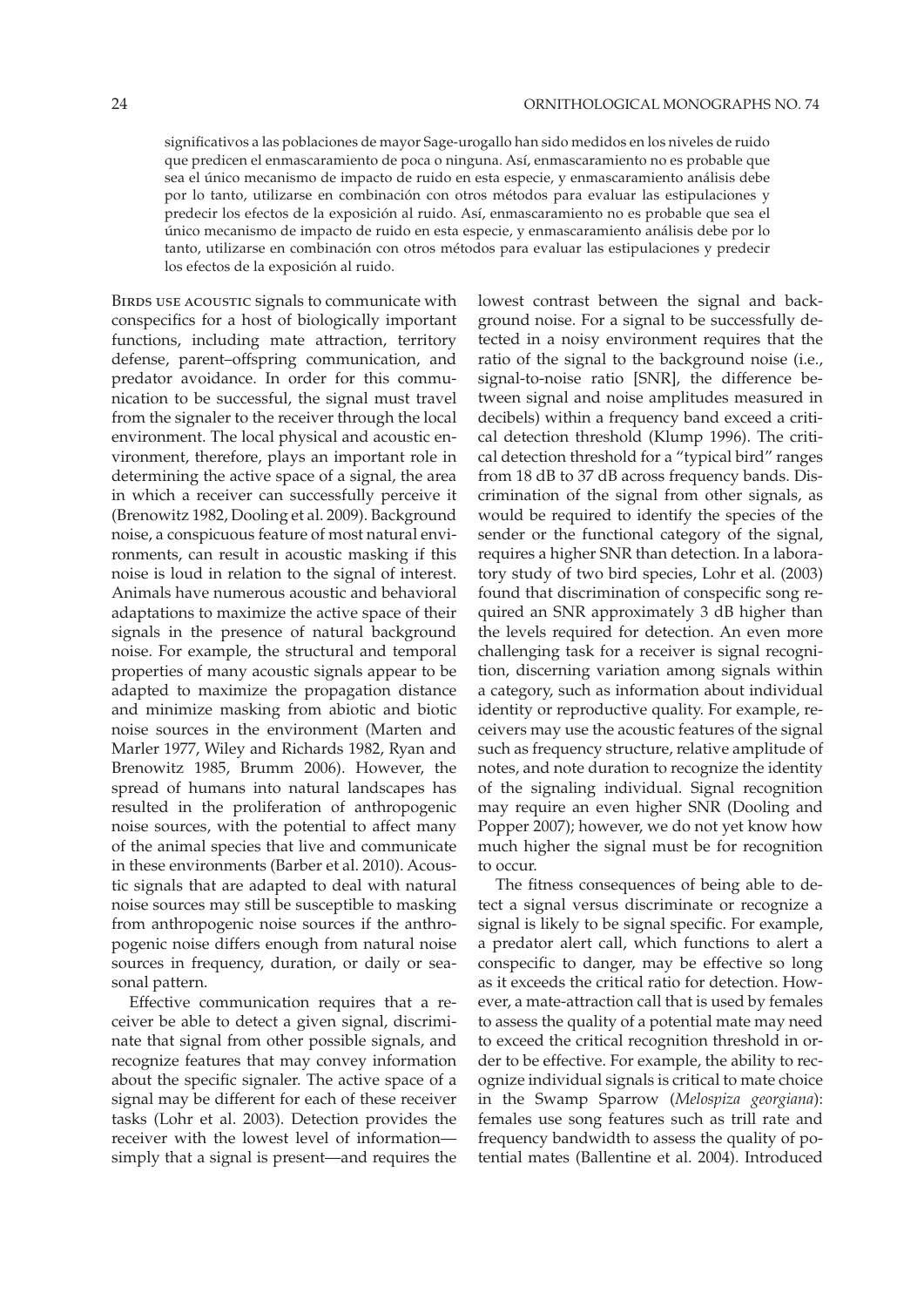noise has been demonstrated to weaken pair bonds in captive Zebra Finches (*Taeniopygia guttata*; Swaddle and Page 2007), which suggests that reduced recognition can have fitness consequences.

Active space can vary within a given signal as well as among signals. Many bird vocalizations are highly complex and are composed of multiple acoustic components (bouts, phrases, syllables, or notes). Some multicomponent signals may encode either distinct ("multiple messages hypothesis") or redundant ("redundancy hypothesis") information about the signaler (Møller and Pomiankowski 1993, Hebets and Papaj 2005). For example, the trill note and note complex of White-crowned Sparrow (*Zonotrichia leucophrys*) song each convey distinct information about dialect and individual identity, respectively (Nelson and Poesel 2007). Each component can vary in frequency structure, duration, and relative amplitude; these factors interact with the local physical and acoustic environment to determine the active space of the signal component (Patricelli et al. 2008). The result of this variation is that each component of a complex vocalization may have a different active space and be uniquely susceptible to masking by a given noise source.

Anthropogenic noise is typically dominated by low frequencies, so low-frequency signal components and features are most susceptible to masking (Brumm and Slabbekoorn 2005, Slabbekoorn and Ripmeester 2008). Even if a signal is not completely masked, low-frequency background noise could distort a signal, resulting in a higherfrequency note being perceived as having higher relative amplitude than a masked lower-frequency note. Such distortion could result in increased difficulty in assessment or identification.

Our focal species, the Greater Sage-Grouse (*Centrocercus urophasianus*; hereafter "sage-gouse"), is a medium-bodied gallinaceous bird that has long been used as a model system for studies of sexual selection and communication (Wiley 1973; Gibson 1989, 1996). During the breeding season, males gather on strutting grounds (leks) where they establish small display territories that are visited by females for courtship. Males produce a complex visual and acoustic display. Sound is critical to the breeding system on both large and small spatial scales because females use the acoustic component of the display to locate strutting males and, once on a lek, to select a male (Gibson 1989, 1996; Patricelli and Krakauer 2010).

The sage-grouse vocal display is composed of three major note types: a series of low-frequency "coo" notes, two broadband "pops," and a frequency-modulated "whistle" (Fig. 1). The rate of display (strut rate) is positively correlated with male success in mating (Gibson and Bradbury 1985, Gibson 1996, Patricelli and Krakauer 2010). In addition, the time interval between the two pop notes during which the whistle note occurs, the inter-pop interval (IPI), is positively correlated with mating success (Gibson et al. 1991, Gibson 1996). This suggests that assessment of the two pop notes might be particularly critical in female mating decisions. Whistles may also be important in female choice. Gibson and Bradbury (1985) found that the time interval from the first pop to the whistle peak as well as the maximum frequency of the whistle at the apex are related to male mating success. Female sage-grouse also may assess amplitude of the whistle; unpublished results suggest that whistle amplitude may be positively correlated with mating success (J. W. Bradbury pers. comm.), and males orient during courtship so that the highly directional whistle is beamed toward females (Dantzker et al. 1999). This female preference for male-display quantity



Fig. 1. Spectrogram and (B) power spectra of a male Greater Sage-Grouse strut display with distinct display components labeled. Low-frequency coos are followed by a broadband pop (pop 1), a frequencymodulated whistle with an apex of ~2,500 Hz (whistle apex) and a minimum of ~630 Hz (whistle trough), and another broadband pop (pop 2).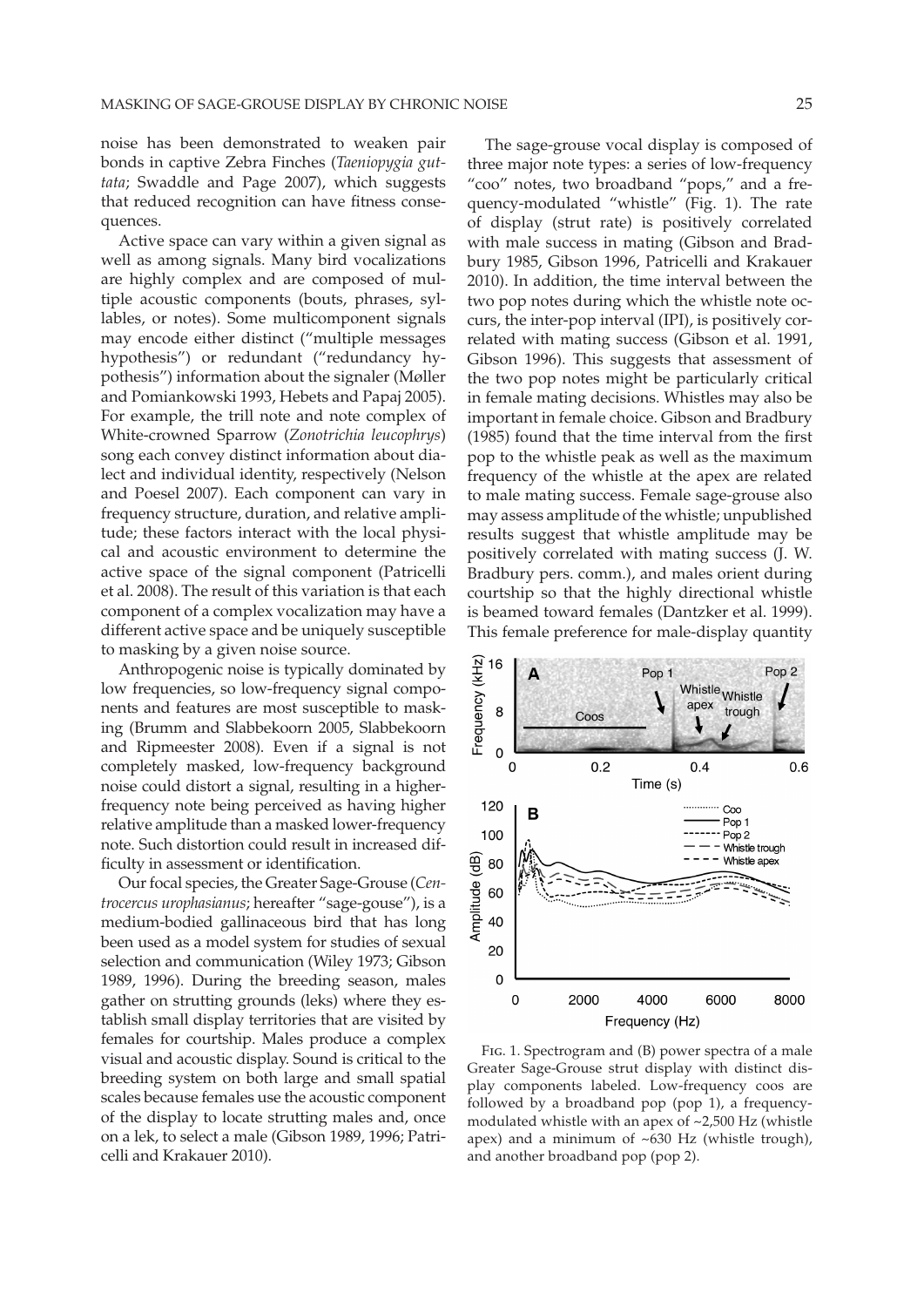and quality suggests that masking of one or all of these notes by background noise may negatively affect a female's ability to assess males on the lek.

Sage-grouse populations are declining across their range (Connelly et al. 2004, Garton et al. 2011), leading sage-grouse to be listed as endangered under Canada's Species at Risk Act and designated as a candidate species for listing in the United States under the federal Endangered Species Act. Natural gas development has expanded rapidly over the past decade and has been implicated in contributing to population declines (Holloran 2005, Walker et al. 2007, Copeland et al. 2009, Holloran et al. 2010). In particular, noise associated with energy development has been demonstrated to result in reduced attendance on leks (Blickley et al. 2012) and is associated with increased stress hormones in males on noisy leks (J. L. Blickley and G. L. Patricelli unpubl. data). Masked communication has been suggested as a mechanism of this impact, so understanding the potential for introduced noise sources to mask signals used in mating could lead to improved management of vulnerable sage-grouse populations.

The present study addresses the potential for noise pollution from natural gas development to mask or distort acoustic signals that are used in breeding by sage-grouse. We analyzed the individual acoustic components of sage-grouse vocalizations (Fig. 1) and noise from natural gas infrastructure (a compressor station, generator, and drilling rig; Fig. 2) to quantify the potential for such noise to mask sage-grouse vocalizations over both long and short distances. We compared the effect of such noise on the level of both detection and discrimination and discuss the utility of this approach for predicting the impacts of noise on this and other species. For the masking analysis, we focused primarily on noise measurements at 75 m and 400 m (~1/4 mile), which represent a typical distance to the edge of surface disturbance (the pad) from a compressor station or drilling rig and the distance stipulated as the minimum surface-disturbance buffer around leks in our study region, respectively (Bureau of Land Management 2008).

#### **METHODS**

*Field recordings and measurements*.—Between 1 and 5 May 2010, we collected field recordings and vocal amplitude measurements from adult male sage-grouse on Preacher Reservoir lek



Fig. 2. Power spectra of ambient noise levels at (A) 75 m and (B) 400 m from a natural gas compressor station, natural gas drilling rig, and generator in Sublette County, Wyoming, and on an undisturbed lek (quiet) in Fremont County, Wyoming. Values were interpolated if a measurement for that distance was not available. Noise was dominated by low frequencies at both short and medium distances from the source.

(42°53.597′N, 108°28.417′W) in Fremont County, Wyoming. Recordings and amplitude measurements were collected simultaneously from a blind on the lek using a handheld Larson Davis 824 sound level meter (software version 3.12) using the logging function with a time-history resolution of 1/32 s and an amplitude resolution of 0.1 dB. A Marantz PMD670 portable solidstate recorder continuously recorded the audio stream from the SPL meter (through the AC/DC output) at 16-bit linear PCM format at 44.1 kHz. Each sound level measurement started prior to the initiation of a display by an individual male. The SPL meter measured and logged the average and peak amplitude in unweighted decibels (dB) at each time interval (0.03 s). Immediately after the vocalization was recorded, the distance between the vocalizing bird and the microphone was measured with a range finder (Leupold RX750). Sage-grouse strut displays are highly directional (Dantzker et al. 1999), so the orientation of the bird and distance to the microphone were also noted for each display measured. We used only high-quality and comparable measurements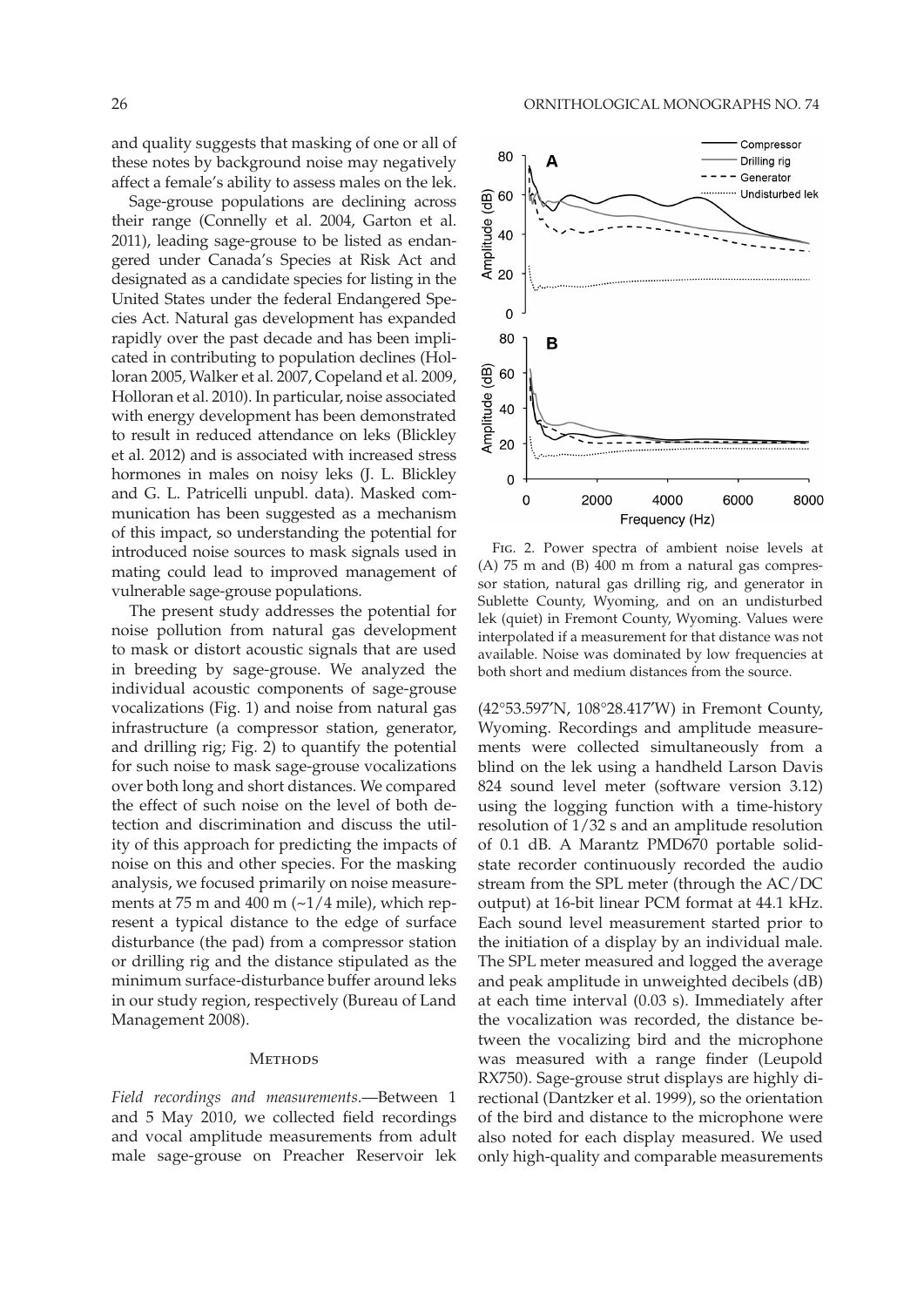in the analysis, including only vocalizations that we recorded from individuals in a small range of orientations and at similar distances in relation to the microphone. All vocalizations included in the analysis were from individuals with side-facing orientations ranging from 30 to 90 degrees (if zero degrees reflects an orientation with the bird directly facing the observer). We did not use recordings if there was temporal overlap with other strutting males or background noises, such as songbirds. Because of the difficulty of obtaining such recordings, a total of only 6 vocalizations, collected from 2 individuals (2 from one male, 4 from the other), were used in the final analysis.

Ambient noise levels were measured on Chugwater Reservoir lek (42°47.192′N, 108°26.292′W), a lek with little human disturbance in Fremont County, Wyoming. Noise was quantified as a 2-min *L*<sub>eq</sub> (equivalent sound pressure level); this is a type of average, defined as the equivalent steady sound level that would produce the energetic equivalent of the actual fluctuating sound levels over the defined 2-min period. The sound level meter calculated an overall *L*<sub>eq</sub> for the noise level as well as the 2-min  $L_{eq}$  for each 1/3-octave band frequency, which was used for SNR analysis (see below). Ambient measurements were made after lekking in the morning. Ambient noise levels tend to be slightly higher during this time than during the lekking hours (J. L. Blickley and G. L. Patricelli unpubl. data), so this measure is a slight overestimate of ambient levels on an undisturbed lek, leading to a slight underestimate of masking on disturbed leks.

Sound level measurements were made on a large compressor station (Falcon Compressor, which consisted of two Ariel JGC-4 compressors driven by 3,500-HP engines; 42°31.319′N, 109°40.271′W) and a deep natural-gas drilling rig (Questar Drilling Rig no. 232; 42°43.501′N, 109°50.876′W) on the Pinedale Anticline Project Area in Sublette County, Wyoming, and at a generator (East Litton Generator, a 300-kW MQ Power diesel generator powered by a Volvo engine; 43°31.501′N, 105°25.573′W) in the Powder River Basin, Campbell County, Wyoming. These noise sources are all commonly found in areas of natural gas development and typically operate 24 h day–1, year round. Noise was measured along one transect extending from each noise source. Noise measurements were taken at points 75, 200, 300, and 400 m from the Falcon Compressor; at points 8, 16, 32, 64, 128, 256, and 512 m

from the East Litton Generator; and at points 75 and 400 m from the Questar Drilling Rig. At each point, distance from the source was measured with a laser range finder (Bushnell Yardage Pro). Noise levels were measured using a Larson Davis 824 sound level meter. During measurements, the sound level meter was held 25 cm from the ground, similar to the height of a grouse. The sound level meter calculated an overall  $L_{eq}$  for the noise level as well as the 2-min  $L_{eq}$  for each 1/3-octave band frequency. Noise levels are reported in unweighted decibels (reported as dB) re 20 μPa because an unweighted measure of amplitude is required for the estimation of masking potential; A-weighted values (dB[A]) are also presented for comparison. All noise measurements were made in the early morning, before the wind rose to detectable levels. Because of the similarity of noise from each of these sources (see Fig. 2), only noise measurements from the Falcon Compressor were used in the masking analysis; results from other noise sources should be very similar. Noise levels were estimated at distances >400 m from Falcon Compressor using NMSIM software (Wyle Laboratories, Arlington, Virginia). NMSIM generates spatially explicit estimates of noise propagation utilizing input topography, ground impedance, and source spectra. We developed a custom source spectrum for Falcon Compressor using noise measurements from transect data and modeled propagation from the source across flat and open ground using a topographic layer from a location at similar elevation to our study site at 200 rayls ground impedance and –1.1°C air temperature. We used NMSim to estimate the noise spectra at receiver points placed along a transect extending from the source.

*Sound analysis*.—Individual vocalizations were identified from a spectrogram of the field recording using RAVEN, version 1.3 beta (Cornell Lab of Ornithology, Ithaca, New York; Hann window function,  $FFT = 512$  with  $50\%$  overlap). Audio recordings were synchronized with SPL measurements by identifying distinctive high-frequency device noise produced by the SPL meter with the initiation of the measurement; this allowed us to identify the 1/32-s sample(s) in the SPL-meter output that corresponds to each note on the spectrogram and measure the overall amplitude of that note. Each vocalization was then extracted and low-pass filtered at 8.0 KHz to exclude this device noise. For each vocalization, the amplitude of the 1/3-octave band frequencies was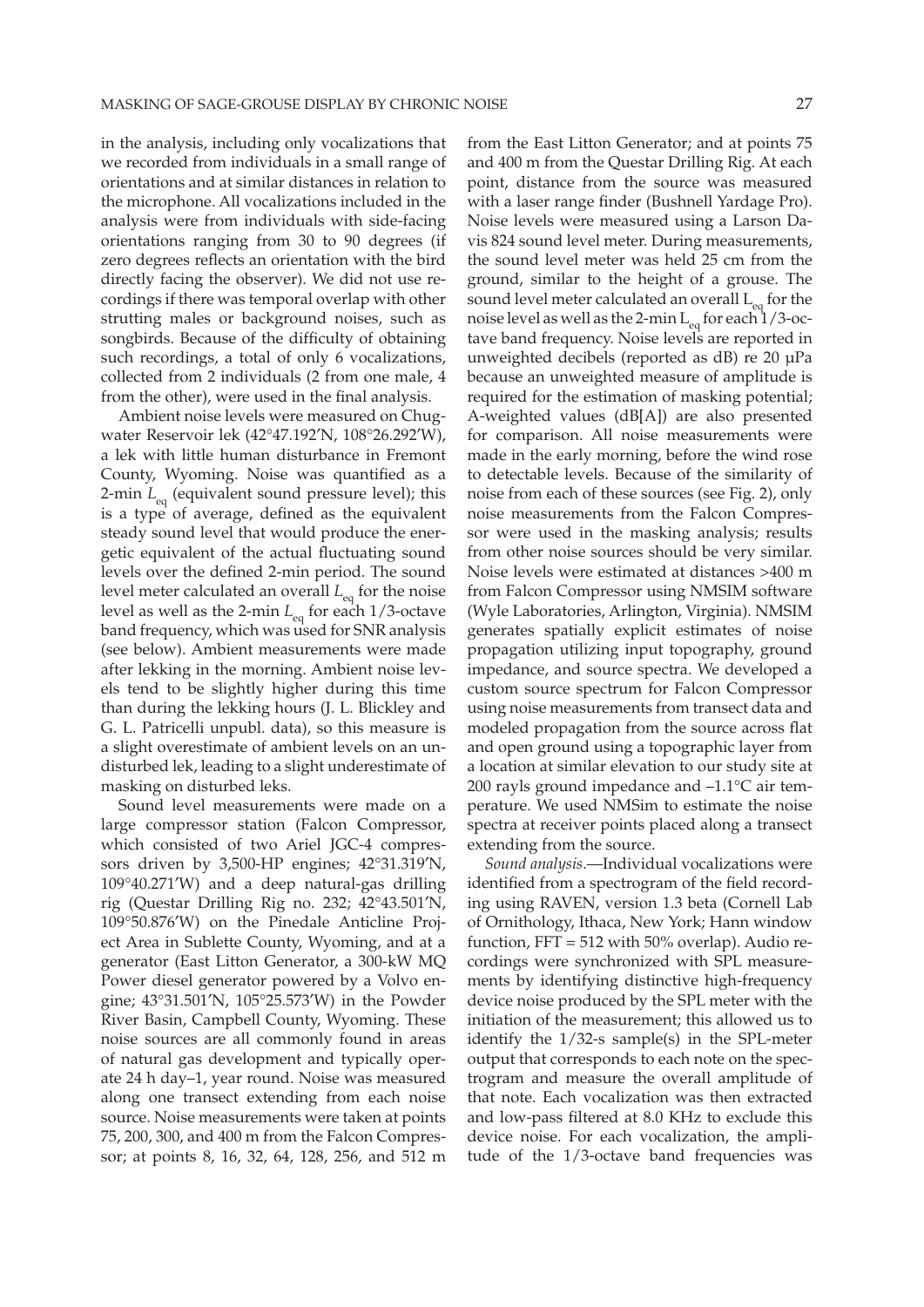measured at intervals of 0.004 s using SPECTRA-PLUS (Pioneer Hill Software, Poulsbo, Washington). Call components were identified in the audio recordings in RAVEN and matched with the corresponding overall amplitude measurement from synchronized SPL measurement data. The absolute amplitude of each component was calibrated using the equation

Peak dB = 
$$
\sum_{10}^{(aX/10)}
$$

where a represents a scaling factor and *X* represents the average amplitude for each 1/3-octave band frequency. By adjusting the value of the scaling factor, we could adjust the overall average amplitude (dB) of the vocalization while maintaining the same relative power at each frequency band. The scaling factor was adjusted to yield different overall average amplitudes (dB) for each vocalization for analysis of masking potential at different source levels. Frequency-specific amplitudes for each call component were averaged across vocalizations.

In order to determine the masking potential of the noise sources at different distances from the vocalizing bird and the noise source, SNRs were calculated for each vocalization by subtracting the average amplitude (dB) for 1/3-octave band frequencies of noise sources (taken from 2-min *L*eq measurements; see above) from the average amplitude (dB) for 1/3-octave band frequencies of vocalizations as measured in SPECTRAPLUS. Each note of the sage-grouse vocalizations was calibrated to absolute amplitude measures made using the SPL meter (see above). We calculated the expected amplitude of the vocalization at distances 2, 4, 8, 16, 32, 64, and 128 m from the vocalizing bird, based on a 6-dB decrease in amplitude for every doubling of distance due to spherical spreading and frequency-specific rate of excess attenuation. Excess attenuation is attenuation caused by propagation of sound through the environment and is determined by habitat characteristics (e.g., groundcover, temperature) and distance of the vocalizing bird from the ground. To model propagation of vocalizations, we estimated frequency-specific rates of excess attenuation by comparing the overall rate of sound attenuation measured along noise transects with predicted amplitude loss due to spherical spreading alone. These estimated amplitudes were used to scale the vocalizations (see scaling equation above), in order to calculate the SNR for the

maximum SNR frequency at different distances from the bird and from the noise source. Vocalizations were defined as "masked" if the SNR of the peak SNR frequency did not exceed the minimum threshold (critical ratio) for detection or discrimination (Dooling 2002, Lohr et al. 2003). Minimum masked distance was used to estimate the maximum detection or discrimination distance (active space). Estimates of sage-grouse critical ratios for detection were drawn from the average critical ratios for detection of 15 bird species, the only ones that have been measured to date (Dooling 2002), and ranged from 22 dB at 400–630 Hz to 27 dB at 2,500 Hz. The critical ratios for discrimination at each frequency band were estimated to be 3 dB higher than the critical ratio for detection in that band (Lohr et al. 2003). The critical ratios for detection and discrimination have not been measured specifically for sage-grouse, but there is relatively little variation in hearing abilities among bird species tested thus far, so estimates of the critical ratio are likely to be accurate to within 5 dB (Dooling 2002). All results are presented  $\pm$ SE unless otherwise noted.

#### **RESULTS**

*Noise measurements*.—Noise produced by Falcon Compressor was 48.9 dB louder than ambient levels at an undisturbed lek at a distance of 75 m from the source and 34.2 dB louder than ambient at a distance of 400 m (Table 1). Noise produced by the Questar Drilling Rig was 43.5 dB louder than ambient levels at a distance of 75 m from the source and 31.8 dB louder than ambient at a distance of 400 m. Noise produced by East Litton Generator was 24.9 dB louder than ambient levels at a distance of 75 m from the source and 18.4 dB louder than ambient at a distance of 400 m (Table 1). The noise produced by all noise sources was dominated by low frequencies (Fig. 2).

*Vocalization measurements*.—Individual components of the sage-grouse vocal display varied in amplitude and peak frequency (the frequency at which amplitude was the highest; Table 2). The pop 1 and pop 2 components had the highest peak amplitudes, with measures of  $96 \pm 2.1$  and  $98 \pm 1.6$  dB at 1 m, respectively. The coo components had an overall peak amplitude of  $94 \pm 1.3$ dB at 1 m. The whistle component, by far the quietest component, had a peak amplitude of 84 ± 0.9 dB for the whistle trough (lowest frequency of the whistle component) and  $82 \pm 1.5$  dB for the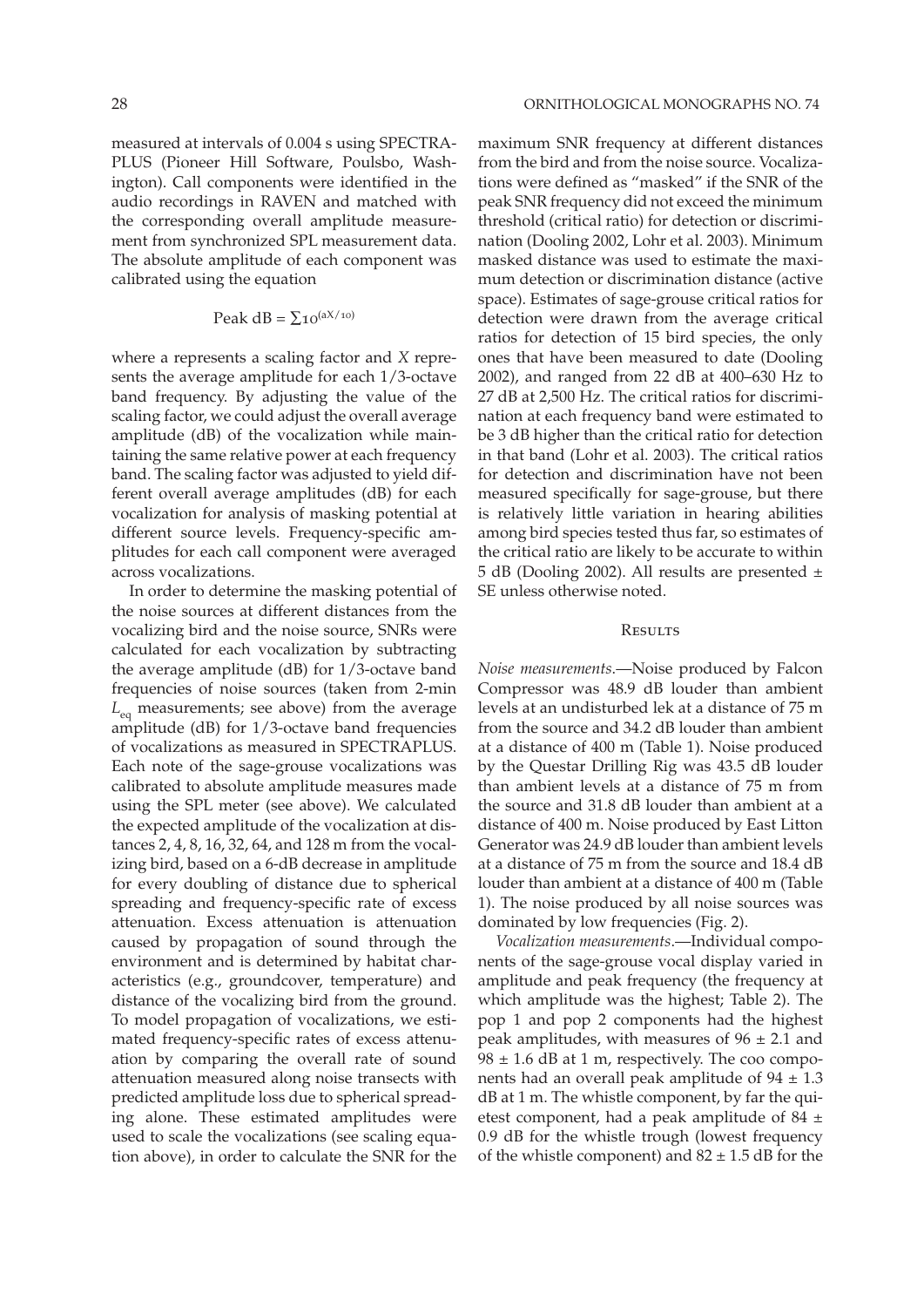TABLE 1. Overall noise levels (2-min *L*<sub>eq</sub> measurements) measured along a transect extending from Falcon Compressor in Sublette County, Wyoming. For comparison, values from an undisturbed lek of Greater Sage-Grouse after the birds departed in late morning are also included (Chugwater Reservoir lek in Fremont County, Wyoming).

| Distance                | Amplitude<br>(dB[F]) | Amplitude<br>(dB[A]) |
|-------------------------|----------------------|----------------------|
| 75 m                    | 89.4                 | 70.4                 |
| $200 \text{ m}$         | 82.8                 | 58.1                 |
| $300 \text{ m}$         | 77.9                 | 52.9                 |
| $400 \text{ m}$         | 74.7                 | 47.7                 |
| Undisturbed lek (quiet) | 40.5                 | 30.5                 |
|                         |                      |                      |

whistle apex (highest frequency of the whistle component) at 1 m. All vocal components had peak frequencies (400–630 Hz) overlapping with noise produced by natural gas infrastructure, except the apex of the frequency-modulated whistle, which had a peak frequency (2,500 Hz) above most of the noise.

*Masking analysis*.—We estimated the masking potential of compressor noise for five components of the sage-grouse vocalization: the coos, pop 1, pop 2, whistle trough, and whistle apex. Across all conditions modeled, the maximum detection and discrimination distance (i.e., the active space) for the highest-amplitude frequency band was greatest for the pop 2 component, the loudest note of the display. Overall amplitude of the note was not necessarily an indicator of greater active space—the coo component had a greater maximum detection distance than the pop 1 component (Fig. 3) despite lower overall amplitude, due to the higher amplitude of the maximum frequency. Active space of detection and discrimination for all components was substantially reduced at the noise levels found within 400 m of the compressor station in relation to the ambient conditions on an undisturbed lek (Fig. 3). At 75 m from the noise source, the maximum detection

distance and maximum discrimination distance were reduced by 97% and 98%, respectively, for the coo; by 98% and 98% for pop 1; by 97% and 97% for pop 2; by 98% and 98% for the whistle trough; and by 100% and 100% for the whistle apex, in relation to the maximum distances on an undisturbed lek. At 400 m from the noise source, the maximum detection distance and maximum discrimination distance were reduced by 59% and 65%, respectively, for the coo; by 48% and 47% for pop 1; by 59% and 63% for pop 2; by 54% and 57% for the whistle trough; and by 64% and 58% for the whistle apex, in relation to the maximum distances on an undisturbed lek.

The distance from the source at which the active space for detection and discrimination were equal to that in ambient conditions (i.e., the maximum active space) varied for each component. The whistle apex reached maximum active space at 600 m from the noise source. The whistle trough reached maximum active space at 700 m from the source, whereas the coo and pop 1 required a minimum of 700 m from the source before they reached maximum active space. Pop 2 did not reach maximum active space until a minimum of 1,000 m from the noise source.

The SNR varied across frequencies for each component. Peak frequencies for coos, pops, and the whistle trough were relatively low (<1,000 Hz), leading to high overlap with the low-frequency noise produced by the Falcon Compressor and other natural gas infrastructure (Figs. 2 and 4). The SNR was substantially reduced at low frequencies at both short and medium distances to the compressor in relation to quiet lek conditions for all components (Fig. 4). For the whistle, coo, and pop 2 components, the frequency with the peak SNR remained the same under all noise conditions, indicating that no signal distortion would be expected. For the pop 1 component, the frequency with the peak SNR differed under different noise conditions, shifting from 400 Hz under quiet

Table 2. Amplitude and frequency characteristics of Greater Sage-Grouse vocalizations recorded in Fremont County, Wyoming. Measurements are normalized to 1 m from the source.

| <b>Note</b>    | (dB)         | Peak amplitude Peak amplitude<br>range $(dB)$ | Frequency range (Hz) $(Hz, \frac{1}{3} - \text{octave band})$ | Peak frequency |
|----------------|--------------|-----------------------------------------------|---------------------------------------------------------------|----------------|
| Coo            | $94 \pm 1.3$ | 89-98                                         | 100-800                                                       | 500            |
| Pop 1          | $96 \pm 2.1$ | 87-99                                         | 100-10,500                                                    | 500            |
| Pop 2          | $98 \pm 1.6$ | $90 - 100$                                    | 100-11,500                                                    | 400            |
| Whistle apex   | $82 \pm 1.3$ | 76-87                                         | $2,200 - 2,600$                                               | 2,500          |
| Whistle trough | $84 \pm 0.9$ | $81 - 87$                                     | 450-800                                                       | 630            |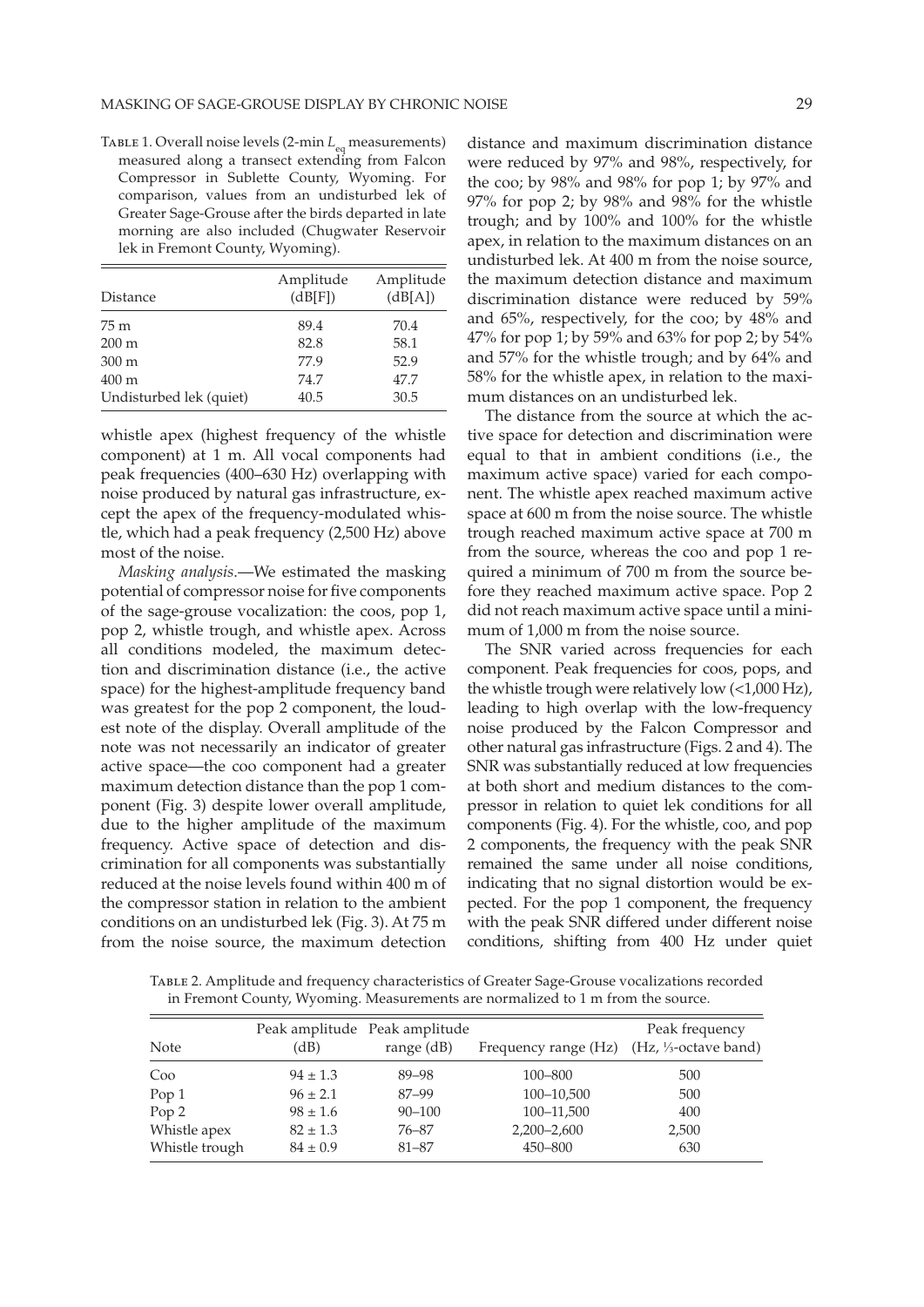

Fig. 3. Maximum (A) detection and (C) discrimination distance of Greater Sage-Grouse strut display components at varying distances from a natural gas compressor station. Gray solid line represents half the length of a typical lek in Fremont County, Wyoming. Lines end at the point where the active space is equal to that under quiet ambient conditions. Maximum (B) detection and (D) discrimination distance of vocalization components at points 75 and 400 m from a natural gas compressor station and under quiet ambient conditions.

conditions to 500 Hz in noisy conditions (Fig. 4B), potentially causing distortion of the signal.

## **DISCUSSION**

We assessed the potential impact of anthropogenic noise on the transmission of sage-grouse vocalizations used for mate attraction (Wiley 1973; Gibson 1989, 1996; Patricelli and Krakauer 2010). Our results indicate that there are marked differences in the active space of individual notes of the sage-grouse acoustic display, both in noisy and quiet conditions. These differences in active space are primarily determined by the frequency structure and amplitude of the different notes of the sage-grouse vocalization, and by differences in the amplitude of the background noise. These factors and their effects on the active space for detection and discrimination are discussed below.

*Frequency structure*.—The active space of a vocalization is determined, in part, by the frequency structure—including peak frequency and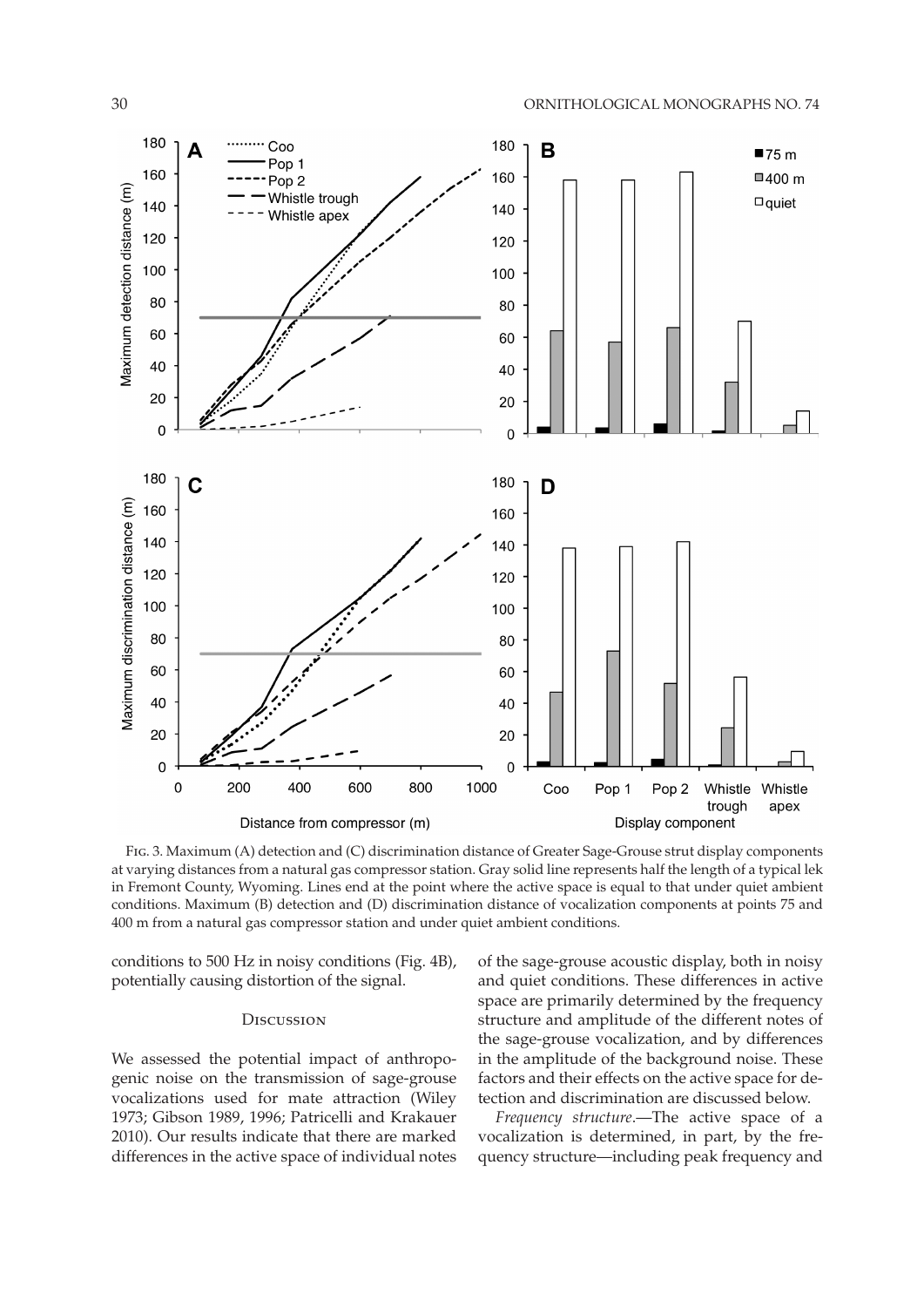

Fig. 4. Signal-to-noise ratio (SNR) of Greater Sage-Grouse acoustic display components (A) coo, (B) pop 1, and (C) pop 2 at a distance of 5 m from the vocalizing male (average close courtship distance) in ambient noise conditions measured 75 and 400 m from a natural gas compressor and on an undisturbed lek. Frequencies with an SNR that exceed the critical ratio for detection (dashed line) can be detected by a receiver. For pop 1, the frequency with the highest SNR is different in noisy and quiet environments, potentially leading to distortion of the vocalization.

frequency range—of both the acoustic signal and the background noise (Lohr et al. 2003). Both of these measures of frequency structure differed among the notes of the sage-grouse display vocalization. Notes with low peak frequencies (the coos, pops, and whistle trough) had high overlap with the noise produced by the Falcon Compressor and other natural gas infrastructure (Figs. 2 and 4), leading to predictions of a substantial reduction in active space of detection and discrimination for these notes in noisy conditions (Fig. 2).

The whistle apex had a peak frequency above most of the compressor noise energy, but was still masked because of its lower source amplitude, as discussed below.

The frequency range of a note is also important in determining the degree of overlap with background noise. The coo note of the sage-grouse display is tonal and has a very small frequency range, so the entire note is likely to be masked by lowfrequency noise (Fig. 4A). For notes with a broad frequency range, like the broadband pops and the frequency-modulated whistle, some of the higherfrequency energy of the signal is likely to be detectable above background noise that is predominantly low frequency. However, higher frequencies suffer greater attenuation over distance than lower frequencies (Marten and Marler 1977), which reduces the advantage of high-frequency signals in maximizing active space. Because most anthropogenic noise is dominated by low frequencies, species that have low-frequency vocalizations, such as the sagegrouse, will disproportionately experience masking. Indeed, several studies have found that anthropogenic noise more severely affects species with lowerfrequency vocalizations (Rheindt 2003; Francis et al. 2009, 2011; Goodwin and Shriver 2011).

*Amplitude*.—The amplitude of each note is also important in determining the active space, such that quieter notes suffer increased masking at a given distance from the noise source and vocalizing individual. Pops and coos could be detected at greater distances than the whistle apex and whistle trough, despite greater overlap with the background noise, because of greater source amplitudes. The whistle apex, which had the lowest source amplitude, had the smallest active space in noise despite the low overlap with the noise frequencies.

The acoustic directionality of a vocalization may also affect the degree to which masking reduces the overall active space. Many vocalizations radiate from the signaler in a directional pattern, such that the amplitude varies with the orientation of the vocalizing individual. Because of our small sample size, we did not include the effects of directionality on active space in our analysis, but instead assessed the impact of noise on the average active space of the signal across multiple orientations. The whistle is highly directional, with differences of up to 22 dB depending on the relative orientation of the individual (Dantzker et al. 1999). We used values from the loudest orientations of those that we measured;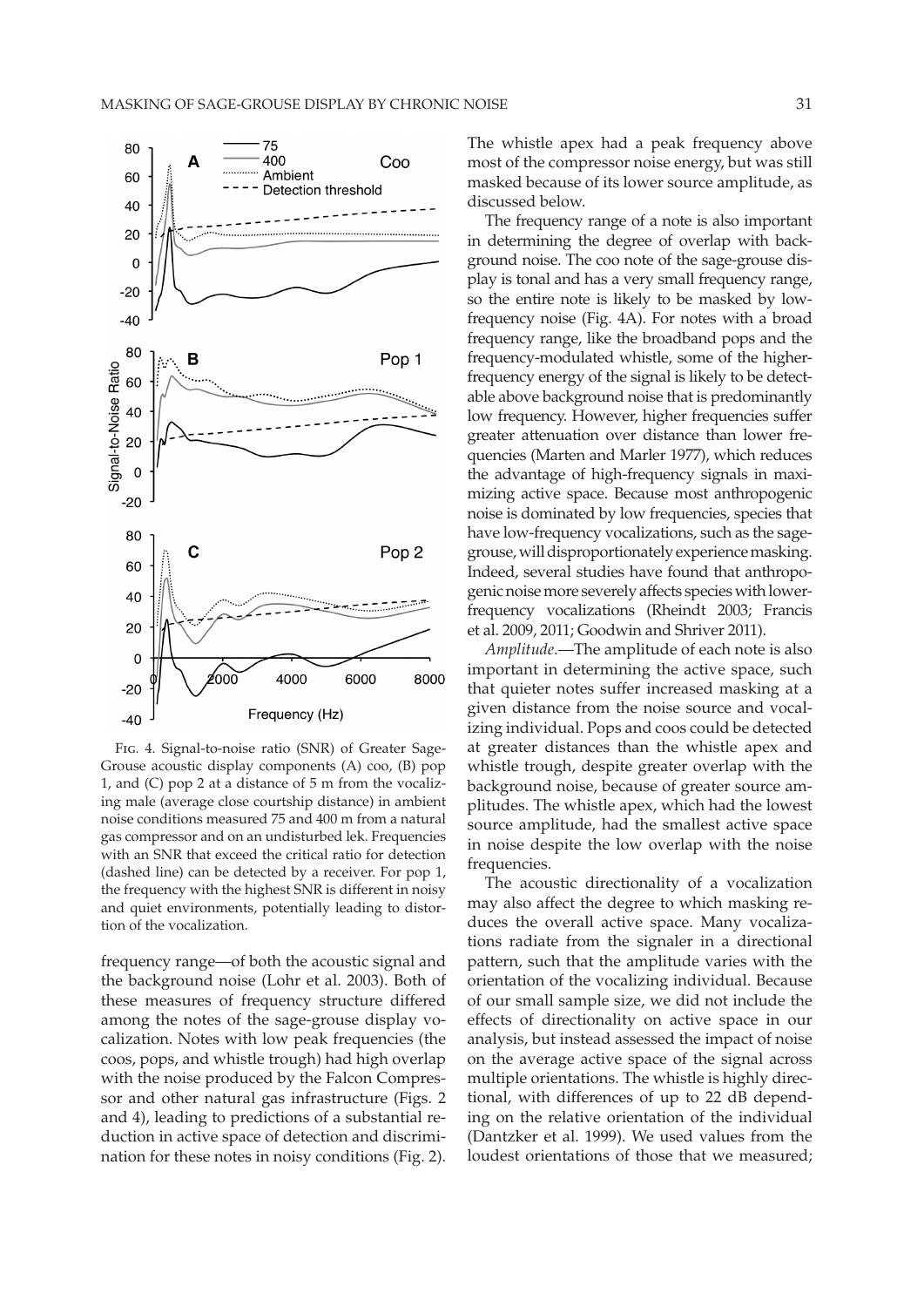therefore, masking in the quieter orientations may be much greater than described here. Given that the loudest orientation can vary for different strut components (Dantzker et al. 1999), it is possible that using this small range and averaging across vocalizations may have underestimated the maximum active space for some components. Males that adjust their orientation to beam a highly directional vocalization toward a female may gain an advantage over other males, even under quiet conditions (Brumm 2002, Brumm and Todt 2003, Patricelli and Krakauer 2010); this advantage may be even more pronounced in a noisy environment.

*Potential consequences of masking*.—Reductions in the active space of detection and discrimination, as predicted by our analysis, could have significant effects on the fitness of individuals in noisy landscapes. Female sage-grouse use acoustic signals to locate lekking males (Bradbury et al. 1989); thus, their ability to find leks could be compromised in noisy environments because of the reduced active space of detection. Once on the lek, females can detect males visually, making detection using acoustic signals less critical. Discrimination and recognition are likely to be more critical on this smaller spatial scale. Female sage-grouse use the acoustic components of the display to select a mate (Gibson et al. 1991, Gibson 1996). In particular, acoustic features such as the IPI, and possibly the whistle, are thought to play a role in attracting females from across the lek (Gibson 1996). Thus, noise that reduces the maximum distance of discrimination to less than half the length of leks in our study population (half average lek length = ~70 m; J. L. Blickley unpubl. data) could negatively affect a male's ability to attract females. Further, background noise could make active comparison of males difficult for females if the maximum discrimination distance is reduced to less than the average distance between males (Forrest and Raspet 1994).

If the interfering noise only overlaps partially with a vocalization, the frequency with the maximum active space may be different under noisy conditions than under normal ambient conditions, leading to the reception of a signal that is distorted. For example, in the pop 1 component of the sage-grouse display, we found that the frequency with the maximum active space was different in noisy compared with quiet conditions. Therefore, a receiver hearing pop 1 under noisy conditions would hear a call dominated by

frequencies in the 500 Hz 1/3-octave band; but under quiet conditions, the receiver would hear a call dominated by frequencies in the 200 Hz 1/3-octave band. Depending on which characteristics of the vocalization are assessed by females or competing males, this distortion may lead to difficulty in discrimination or recognition. Previous studies have suggested that female sage-grouse do not assess natural variation among males in peak frequency during mate choice (Gibson et al. 1991), but further behavioral studies would be needed to determine what, if any, effect such distortion might have on female response to male sage-grouse vocalizations. Distortion may have more significant effects on species in which mate choice is based on the frequency of the signal. For example, in species in which females prefer males with low-frequency song (Halfwerk et al. 2011) or assess the fundamental frequency of song as an indicator of male body size, (Ryan and Brenowitz 1985), distortion may lead to increased difficulty in comparing potential mates.

Ultimately, increased difficulty in finding leks or assessing males on the leks may lead to lower female attendance on noisy leks compared with quieter locations. Males may also avoid leks with high levels of noise if they perceive that their vocalizations are masked. Blickley et al. (2012) found lower male and female attendance on leks with experimentally introduced noise from roads and drilling rigs, both of which produce primarily low-frequency sounds similar to the compressor station modeled here. These declines may be due in part to masking, which would be predicted given the substantial overlap in the frequency range of the introduced noise and the sage-grouse strut display. However, the average level of introduced noise across leks in this experiment was relatively low, especially on leks with intermittent road noise, so masking is not likely the only cause of the observed declines. As discussed below, masking is only one possible effect of noise, and other effects may have a larger impact.

*Masking in the context of noise regulations*.—Are current noise regulations predicted to limit the impact of masking on sage-grouse? Outside of the breeding season, energy development activities are limited within 400 m (1/4 mile) of active sage-grouse leks on federal lands at our study site (Bureau of Land Management 2008). Our analysis indicates that a compressor station, or a similar noise source such as a drilling rig, placed at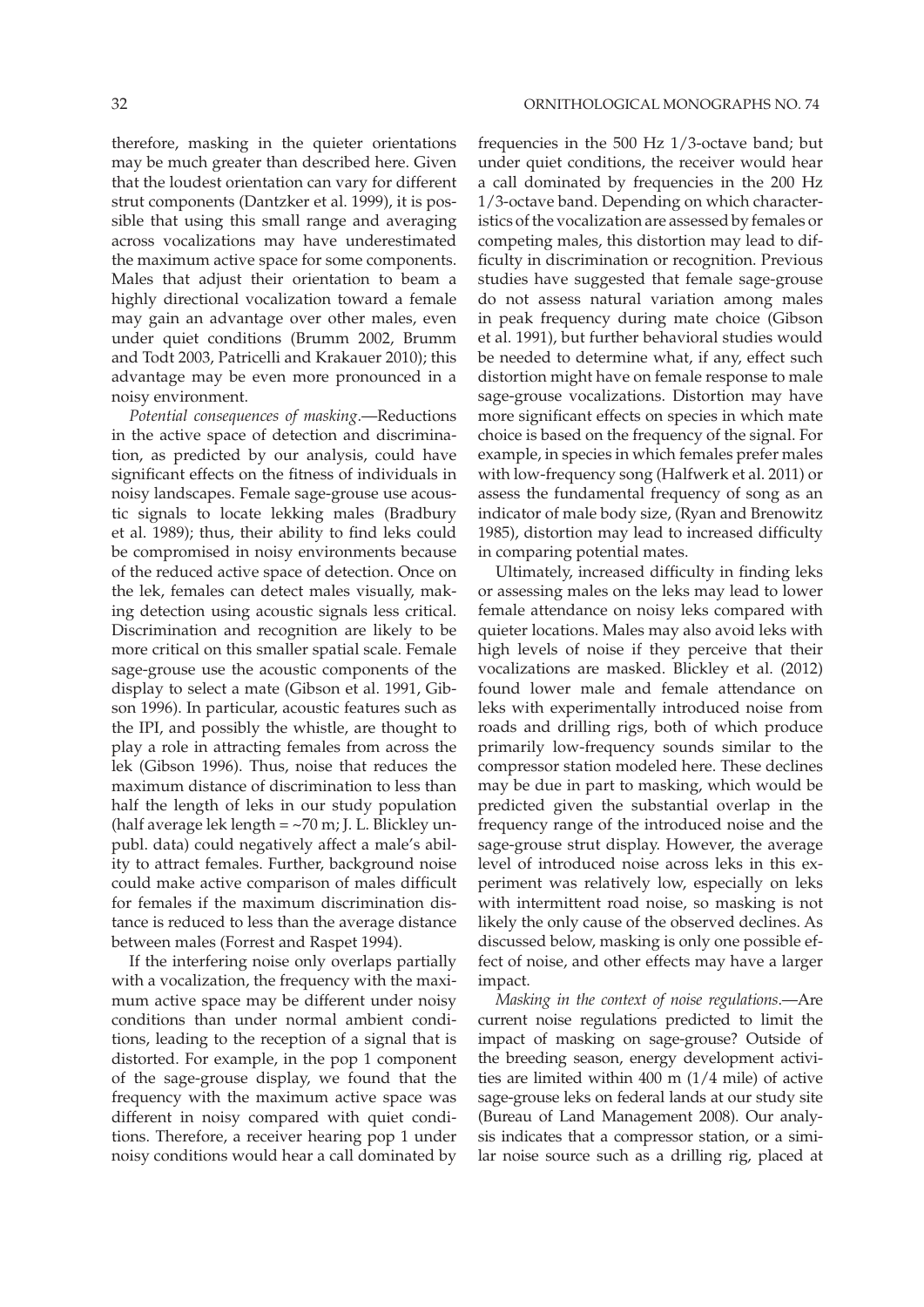or inside this stipulated minimum surface-disturbance buffer would have a substantial effect on the ability of sage-grouse to detect a nearby lek and, potentially, to discriminate among individuals on the lek.

Regulations also institute a 2-mile (3.2-km) buffer around leks for permanent infrastructure and lekking-season drilling activities on federal lands in this region (Bureau of Land Management 2008). Our results suggest that the masking footprint of a single compressor station or drilling rig is unlikely to exceed this buffer. Within the range of the peak frequencies for sage-grouse vocalizations (400–2,500 Hz), the noise produced by the compressor station was estimated to drop to ambient levels ≤1,000 m. Even if noise travels farther during temperature inversions common in the early morning, when sage-grouse are actively lekking (Sutherland and Daigle 1998), masking on the lek is likely to be negligible for sources outside the 2-mile (3.2-km) buffer. However, off-lek communication, such as parent–offspring communication, occurs well beyond the boundaries of a lek (Lyon and Anderson 2003) and may still be susceptible to masking. Further, our analysis considered the masking impact of only a single, stationary noise source, but many developed areas contain a network of such sources connected by roads; this will lead to a much greater area of total impact.

*Mechanisms to reduce masking*.—Features of sound perception and flexibility in signal production may improve the ability of animals to detect signals in noise beyond the active-space predictions calculated by this method. Animals may use directional cues to separate a sound from background noise if the two sound sources are spatially separated (Schwartz and Gerhardt 1989, Dent et al. 1997). Amplitude fluctuations across the spectrum of a sound, or comodulation, may also increase the detectability of the sound against background noise, especially if the noise is relatively constant (Klump and Langemann 1995) like the noise sources investigated here. Animals in noisy areas may adjust their vocalizations to compensate for the increased background noise (Patricelli and Blickley 2006), increasing the amplitude (Brumm 2004) or redundancy (Brumm and Slater 2006) or shifting the peak or minimum frequencies to reduce overlap with background noise frequencies (e.g., Slabbekoorn and Peet 2003, Wood and Yezerinac 2006, Potvin et al. 2011). The potential for these forms of compensation is species specific; the degree to which

hearing ability and vocal adjustment affect the active space of sage-grouse vocalizations is unknown.

*Noise impacts beyond masking*.—Masking is one potential effect of noise on wildlife, but it is certainly not the only one (Barber et al. 2010, Blickley and Patricelli 2010, Kight and Swaddle 2011). Blickley et al. (2012) found strong evidence that sage-grouse leks with experimentally introduced intermittent road noise experienced much greater declines in male attendance than those with more continuous drilling noise, despite the lower masking potential of road noise. Even light vehicular traffic  $(1-12 \text{ vehicles day}^{-1})$  has been found to substantially reduce nest initiation rates and increase the distance of nests from lek sites in sage-grouse (Lyon and Anderson 2003), despite minimal opportunity for masking. Together, these studies suggest that masking is not the only potential effect of noise or noisy infrastructure on sage-grouse. So, although a masking analysis can be powerful in making predictions about the effects of noise on lek communication in sagegrouse, this type of analysis may not provide sufficient predictive power for estimating the overall impact of the noise on this species.

Noise pollution has been found to induce stress, disrupt physiological processes and behaviors, cause physical trauma to the auditory system, or mask other natural sounds important to survival and reproduction, such as the sound of predator approach, in a variety of species (Marler et al. 1973, Bowles 1995, Kight and Swaddle 2011). For sage-grouse, these effects may extend beyond the area in which masking of the strut display is an issue, particularly for time spent off lek. Wildlife managers that seek to reduce the overall impact of anthropogenic noise on sage-grouse and other species affected by human encroachment must address all the potential effects of noise, including masking potential.

#### **ACKNOWLEDGMENTS**

We thank A. Krakauer, S. Hooper, D. Blackwood, N. Losin, S. Piecuch, T. Rinkes, S. Oberlie, S. Harter, T. Christiansen, B. Ostheimer, and our many excellent field assistants. Funding was provided by the University of California-Davis, U.S. Bureau of Land Management, National Fish and Wildlife Foundation, Wyoming Sage-Grouse Conservation Fund, and Wyoming Community Foundation Tom Thorne Sage-Grouse Conservation Fund.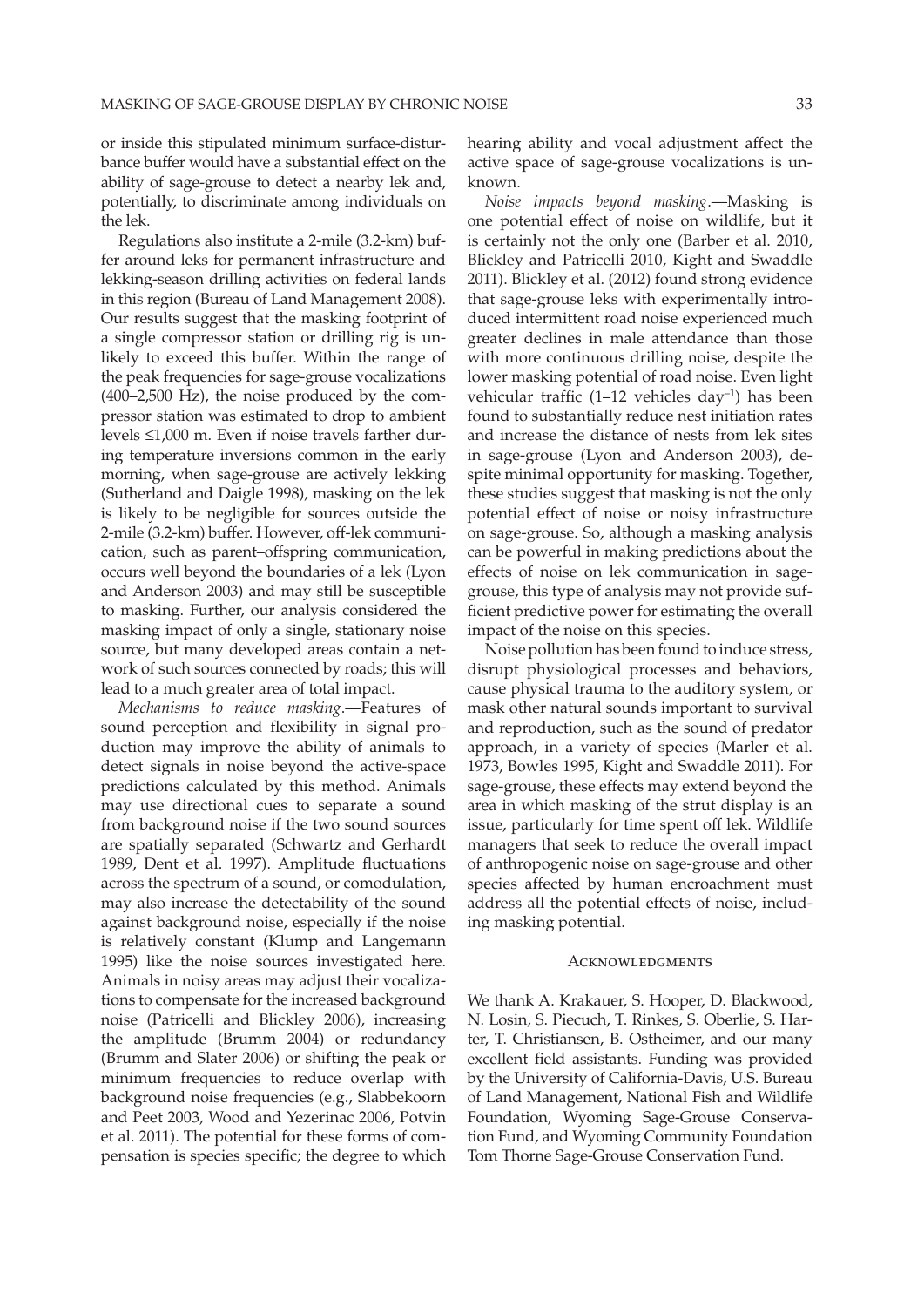#### LITERATURE CITED

- Ballentine, B., J. Hyman, and S. Nowicki. 2004. Vocal performance influences female response to male bird song: An experimental test. Behavioral Ecology 15:163–168.
- Barber, J. R., K. R. Crooks, and K. M. Fristrup. 2010. The costs of chronic noise exposure for terrestrial organisms. Trends in Ecology & Evolution 25:180–189.
- Blickley, J. L., D. Blackwood, and G. L. Patricelli. 2012. Experimental evidence for the effects of chronic anthropogenic noise on abundance of Greater Sage-Grouse at leks. Conservation Biology 26: in press.
- BLICKLEY, J. L., AND G. L. PATRICELLI. 2010. Impacts of anthropogenic noise on wildlife: Research priorities for the development of standards and mitigation. Journal of International Wildlife Law and Policy 13:274–292.
- Bowles, A. E. 1995. Responses of wildlife to noise. Pages 109–156 *in* Wildlife and Recreationists: Coexistence through Management and Research (R. L. Knight and K. J. Gutzwiller, Eds.). Island Press, Washington, D.C.
- BRADBURY, J. W., R. M. GIBSON, C. E. MCCARTHY, AND S. L. Vehrencamp. 1989. Dispersion of displaying male sage grouse. II. The role of female dispersion. Behavioral Ecology and Sociobiology 24:15–24.
- Brenowitz, E. A. 1982. The active space of Red-winged Blackbird song. Journal of Comparative Physiology 147:511–522.
- Brumm, H. 2002. Sound radiation patterns in nightingale (*Luscinia megarhynchos*) songs. Journal für Ornithologie 143:468–471.
- BRUMM, H. 2004. The impact of environmental noise on song amplitude in a territorial bird. Journal of Animal Ecology 73:434–440.
- Brumm, H. 2006. Signalling through acoustic windows: Nightingales avoid interspecific competition by short-term adjustment of song timing. Journal of Comparative Physiology A 192:1279–1285.
- BRUMM, H., ANDH. SLABBEKOORN. 2005. Acoustic communication in noise. Advances in the Study of Behavior 35:151–209.
- Brumm, H., and P. J. B. Slater. 2006. Ambient noise, motor fatigue, and serial redundancy in chaffinch song. Behavioral Ecology and Sociobiology 60:475–481.
- BRUMM, H., AND D. TODT. 2003. Facing the rival: Directional singing behaviour in nightingales. Behaviour 140:43–53.
- Bureau of Land Management. 2008. Pinedale Anticline Project Area Supplemental Environmental Impact Statement Record of Decision. U.S. Department of Interior, Bureau of Land Management, Pinedale Field Office, Wyoming.
- Connelly, J. W., S. T. Knick, M. A. Schroeder, and S. J. STIVER. 2004. Conservation assessment of Greater Sage-Grouse and sagebrush habitats. Western Association of Fish and Wildlife Agencies, Cheyenne,

Wyoming. [Online.] Available at [www.ndow.org/](http://www.ndow.org/wild/conservation/sg/resources/greate_sg_cons_assessment.pdf) [wild/conservation/sg/resources/greate\\_sg\\_cons\\_](http://www.ndow.org/wild/conservation/sg/resources/greate_sg_cons_assessment.pdf) [assessment.pdf.](http://www.ndow.org/wild/conservation/sg/resources/greate_sg_cons_assessment.pdf)

- Copeland, H. E., K. E. Doherty, D. E. Naugle, A. Pocewicz, and J. M. Kiesecker. 2009. Mapping oil and gas development potential in the US intermountain west and estimating impacts to species. PLoS One 4:e7400.
- Dantzker, M. S., G. B. Deane, and J. W. Bradbury. 1999. Directional acoustic radiation in the strut display of male sage grouse *Centrocercus urophasianus*. Journal of Experimental Biology 202:2893–2909.
- Dent, M. L., O. N. Larsen, and R. J. Dooling. 1997. Freefield binaural unmasking in Budgerigars (*Melopsittacus undulatus*). Behavioral Neuroscience 111:590–598.
- Dooling, R. [J.] 2002. Avian hearing and the avoidance of wind turbines. Technical Report NREL/TP-500-30844. National Renewable Energy Lab, Golden, Colorado.
- Dooling, R. J., M. Leek, and E. West. 2009. Predicting the effects of masking noise on communication distance in birds. Journal of the Acoustical Society of America 125:2517.
- Dooling, R. J., and A. N. Popper. 2007. The Effects of Highway Noise on Birds. [Report prepared for the California Department of Transportation, Sacramento; Jones and Stokes Associates.] [Online.] Available at [www.dot.ca.gov/hq/env/bio/files/](http://www.dot.ca.gov/hq/env/bio/files/caltrans_birds_10-7-2007b.pdf) [caltrans\\_birds\\_10-7-2007b.pdf.](http://www.dot.ca.gov/hq/env/bio/files/caltrans_birds_10-7-2007b.pdf)
- Forrest, T. G., and R. Raspet. 1994. Models of female choice in acoustic communication. Behavioral Ecology 5:293–303.
- Francis, C. D., C. P. Ortega, and A. Cruz. 2009. Noise pollution changes avian communities and species interactions. Current Biology 19:1415–1419.
- Francis, C. D., C. P. Ortega, and A. Cruz. 2011. Noise pollution filters bird communities based on vocal frequency. PLoS One 6:e27052.
- Garton, E. O., J. W. Connelly, J. S. Horne, C. A. Hagen, A. Moser, and M. A. Schroeder. 2011. Greater Sage-Grouse population dynamics and probablity of persistence. Pages 293–382 *in* Greater Sage-Grouse: Ecology and Conservation of a Landscape Species and Its Habitats (S. T. Knick and J. W. Connelly, Eds.). Studies in Avian Biology, no. 38.
- Gibson, R. M. 1989. Field playback of male display attracts females in lek breeding sage grouse. Behavioral Ecology and Sociobiology 24:439–443.
- Gibson, R. M. 1996. Female choice in sage grouse: The roles of attraction and active comparison. Behavioral Ecology and Sociobiology 39:55–59.
- Gibson, R. M., and J. W. Bradbury. 1985. Sexual selection in lekking grouse: Phenotypic correlates of male strutting success. Behavioral Ecology and Sociobiology 18:117–123.
- Gibson, R. M., J. W. Bradbury, and S. L. Vehrencamp. 1991. Mate choice in lekking sage grouse revisited: The roles of vocal diplay, female site fidelity, and copying. Behavioral Ecology 2:165–180.